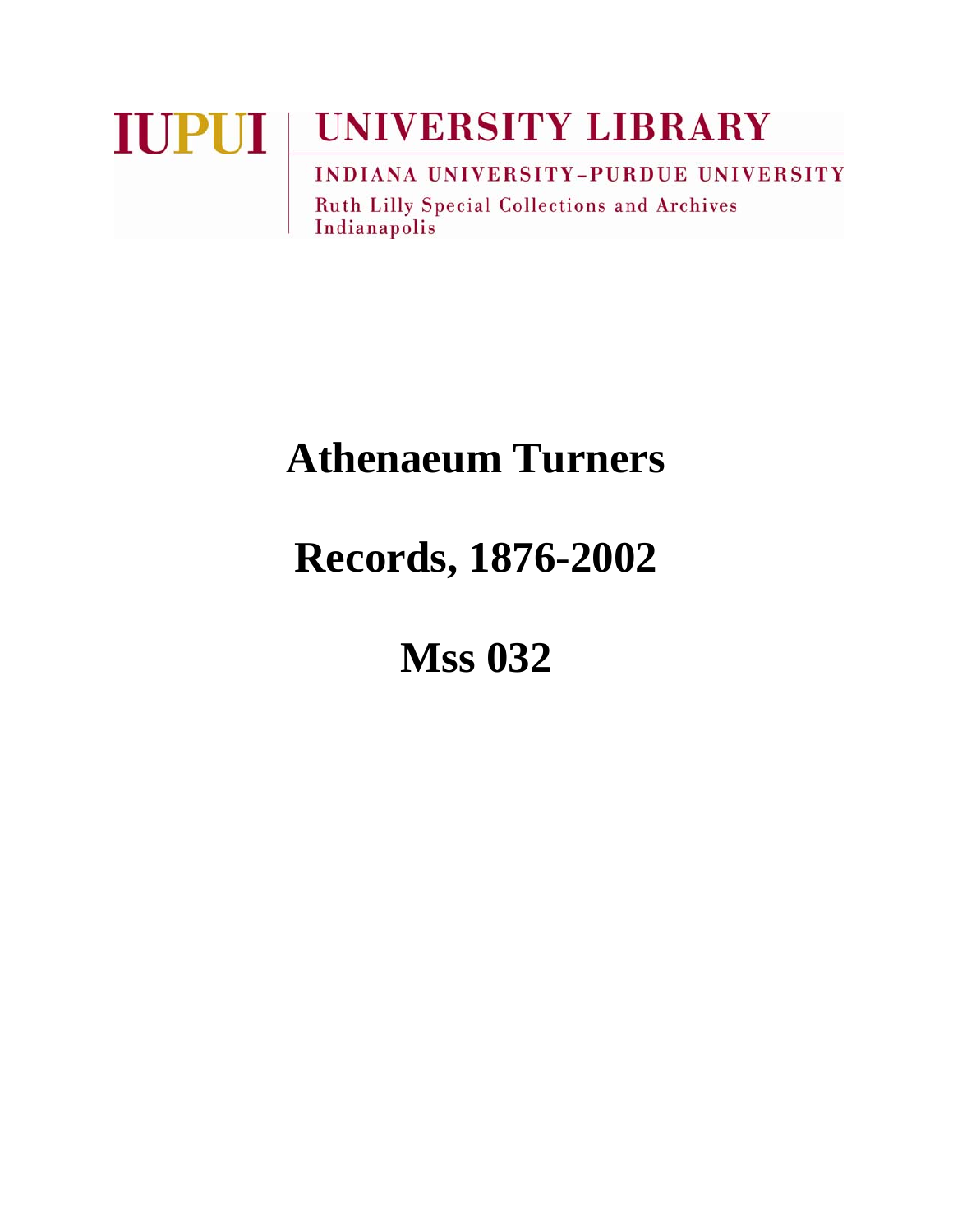#### **Athenaeum Turners Records, 1880-2002 Mss 032 13.4 c.f (10 cartons and 6 flat boxes)**

#### **ABSTRACT**

The Athenaeum Turner organization was founded in 1851 as the Indianapolis Turngemeinde. This athletic and social organization was patterned on German clubs that had supported the 1848 revolutions that attempted to form Liberal republics in several European kingdoms. The men who established the Indianapolis Turngemeinde and the competing Indianapolis Socialistischer Turnverein (merged in 1852 to form the Indianapolis Socialistischer Turnegemiende) tried to create a community focus for the rapidly expanding immigrant population. The activist political backgrounds of many German immigrants led to a strong emphasis on the Turner idea of developing both a strong mind and strong body in order to better serve society. After the American Civil War, for which many Turners volunteered due to anti-slavery beliefs and a desire to demonstrate loyalty to their adopted nation, the reorganized and renamed Indianapolis Socialer Turnverein became the primary focus for German business and culture in the city. Certainly the German House (das Deutsches Haus), built between 1894 and 1898, was designed to serve as more than just a center for physical training since it contained a restaurant, theaters, and a number of meeting rooms. From the 1890s, the leaders of the Turner organization were also directors or important officers in dozens of prominent businesses and cultural organizations. This led to some overlap in the interaction between public, private, and political affairs in the German community of Indianapolis - and this is reflected in the collection. The outbreak of World War I and the anti-German sentiment which followed led to a renaming of the building (as the Athenaeum) and contributed to a decline in the importance of the Turnverein. The organization, now known as the Athenaeum Turners, experienced a revival during the 1950s and remained active into the 1960s, though its activities gradually became more social and less athletic. By the 1970s American acculturation and suburbanization resulted in a rapid decline in membership and financial stability and the near collapse of the Turner society. It currently exists solely as a German cultural organization.

The records consist of constitutions and by-laws, board and committee minutes, correspondence, officer and committee reports, financial records, membership lists, event advertisements, brochures, newsletters and photographs.

#### **ACCESS**

This collection is open to the public without restriction. The copyright law of the United States (Title 17, United States Code) govern the making of photocopies or other reproductions of copyrighted material.

#### **PREFERRED CITATION**

Cite as: Athenaeum Turners Records, 1880-2001, IUPUI University Library Special Collections and Archives, Indiana University Purdue University Indianapolis.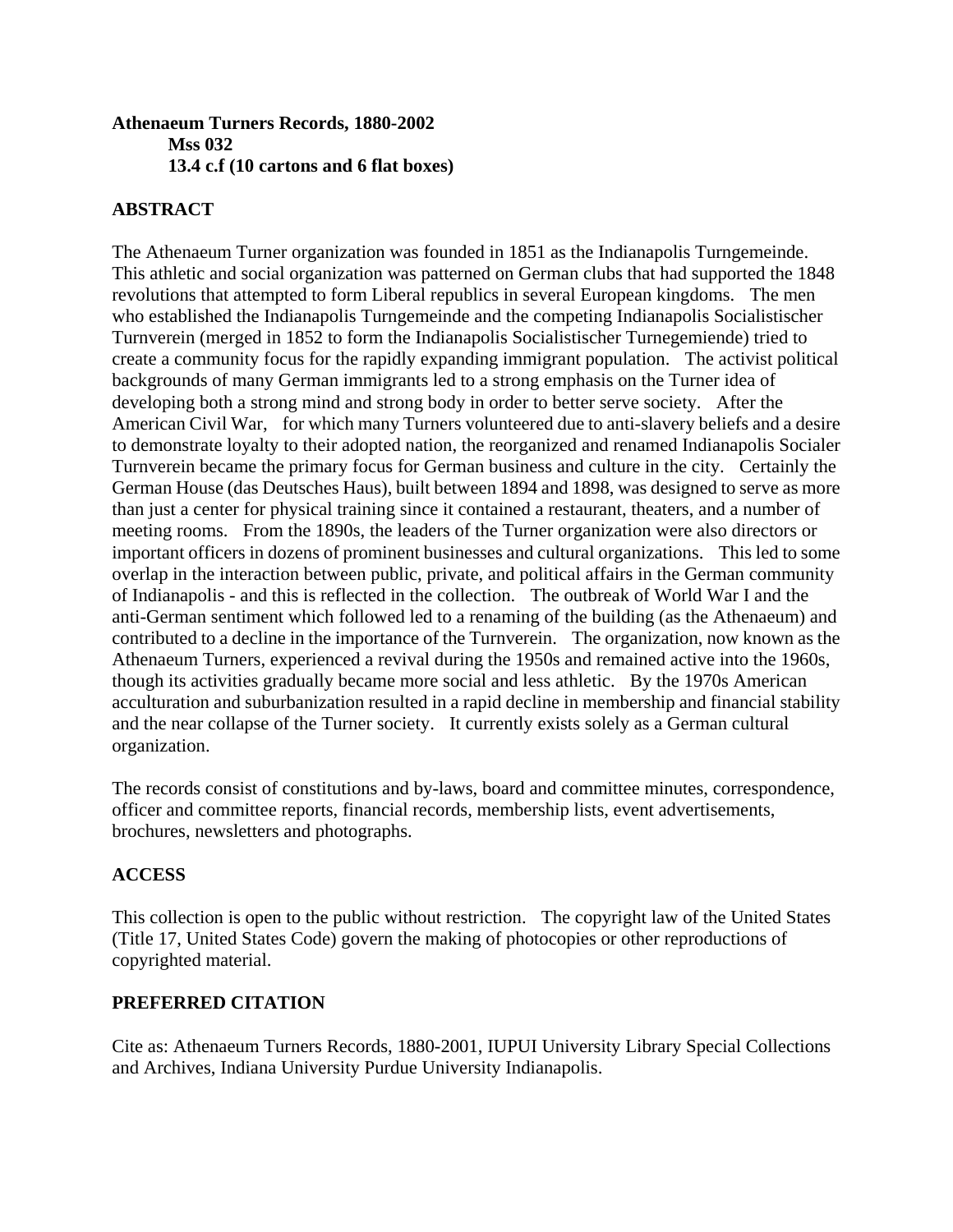#### **ACQUISITION**

Presented by the Athenaeum Turners, and individual members of the Athenaeum Turners, October 1978-May 2001. A78-11, M55, A93-16, A93-58, A93-88, A95-37, A1999/00-015, A2000/01-024

Processed by Erik L. Lindseth and Gregory H. Mobley, November 2000

#### **HISTORICAL NOTE**

The failed attempt to form a unified German republic in 1848 had a profound effect on the city of Indianapolis during the last half of the  $19<sup>th</sup>$  century. The subsequent repression of all Liberal activism in the various German States sparked a new wave of immigration to the United States that introduced a foreign-born population which was typically well educated, highly skilled, and socially conscious. Foremost in this wave were those who had actually fought in support of the Frankfurt Parliament, including those who had joined militias formed within athletic clubs known as Turnvereins to defend the republican movement. These Turner societies had originally developed as arenas for physical training and nationalist discussions during the Napoleonic Wars, and had been a hotbed for radical ideas for many years. One of the new organizations which marked the arrival of the revolutionary immigrants, referred to as 'the 48ers', in American cities was the creation of new Turnvereins - patterned on the societies they had known in Europe.

The first Turner society in America was established in Cincinnati in November 1848 by veterans of the militias which had tried to defend the Revolution. Two years later in 1851, a member of the Cincinnati Turnverein, August Hoffmeister, traveled to Indianapolis and joined a core group of six men to create an Indianapolis Turngemeinde. The other founders; Jacob Metzger, Alexander Metzger, John Ott, Karl Hill, and Clemens Vonnegut (recently arrived from Germany by way of New York), held their first meetings in John Ott's furniture store and used his yard for gymnastic training.

Initially founded as two competing Turner clubs in 1851, the Indianapolis Turngemeinde and the Indianapolis Socialistischer Turnverein, founded by Dr. Konradin Homberg and a larger number of established Indianapolis residents, merged in 1852 to form the Indianapolis Socialistischer Turngemeide. The political activism and social element of the Turners in Indianapolis became apparent in the support they provided for several European radical leaders when they visited the city in 1852, notably Carl Schurtz Karl Heinzen, and Louis Kossuth, who is often considered one of the founding fathers of Hungary. This political involvement and the anti-slavery activism of the Turners combined with nativist anti-immigrant feelings as the percentage of the foreign-born local population compared with native-born increased, to forge a nascent German community in the years prior to the American Civil War.

Some of the German exiles almost certainly planned to return to Europe when the struggle to create a German republic revived, thus it is no surprise that the veterans, and athletes of the Indianapolis Turnverein well trained in drills which had a decidedly military character, enlisted almost *en masse* when the call went out for volunteers in 1861. Indeed the German community as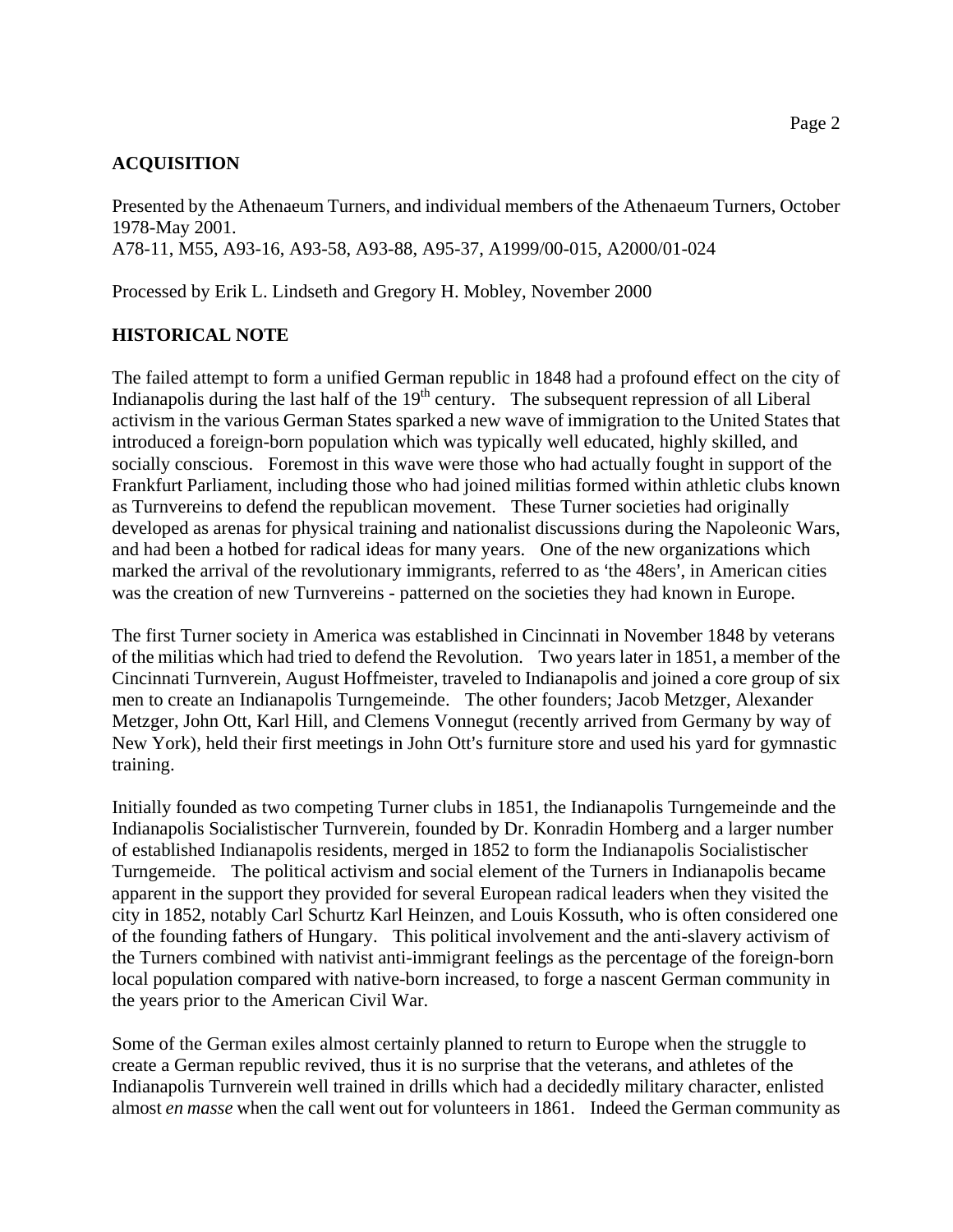a whole eventually provided enough enlistment to form a German Regiment – the  $32<sup>nd</sup>$  Indiana. As a result of this support for the Union, the Turngemeinde, in effect, ceased to exist until the Civil War ended.

After the American Civil War, the reunification, after a short split into two groups, and revival of the Indianapolis Turners is signified by the adoption of a new name: the Indianapolis Socialer Turnverein. The Indianapolis Social Turners experienced a sort of Golden Age during the 1890s and the first decade of the twentieth century, marked by the transfer of the American Turners headquarters to Indianapolis and the 1905 National Turnfest, which coincided with a peak in the activities of the German community as a whole. The construction of Das Deutsches Haus (the German House) in 1894, as a home for the Turners and other German-American organizations, in the center of the area which had long been called "Germantown", is a monument to the prominent role they played in the city at that time.

Acculturation of the German community was certainly already taking place among the more established residents and the American-born generations long before anti-German feelings emerged during World War I. The renaming of the German House as "the Athenaeum" and the switch to English in organizational records in 1917/18 marks the beginning of the end of a separate German culture in Indianapolis. The cultural erosion was only hastened by the imposition of Prohibition in the 1920s, so that it soon became necessary to reshape the activities of the Athenaeum in order to attract support outside of the German community. Summer garden parties; for example, in what had been a private dining room, were now advertised as events open to the general public rather than as an activity for members of the Turnverein.

The Normal College of the Nord-Amerikanische Turner Bund (North American Gymnastic Union) provides a useful barometer of the changing role of the Athenaeum Turners since the arrival of this athletic teachers school in 1907 emphasizes the dominance of the Indianapolis group at the turn of the century. Indeed the majority of the directors of the national Turner organization between 1898 and 1923 were also members of the Indianapolis Socialer Turnverein. The gradual merger of the Normal College of the American Gymnastic Union with Indiana University in the 1930s (formally merged in 1941) reflects the declining influence of the ethnic German athletic tradition heretofore associated with the American and Athenaeum Turners.

By the 1950s the Athenaeum Turners were mostly older men and women, and the primary activities social in nature. In the 1960s severe financial problems combined with declining membership to threaten the very existence of the Indianapolis Turners. Indeed the merger with the Downtown Turners in the 1970s renewed an athletic element to the Athenaeum that had been missing for sometime. By the 1980s the Athenaeum Turners had developed into an organization interested in preserving some of the last vestiges of German culture in Indianapolis and can now best be described as a cultural organization.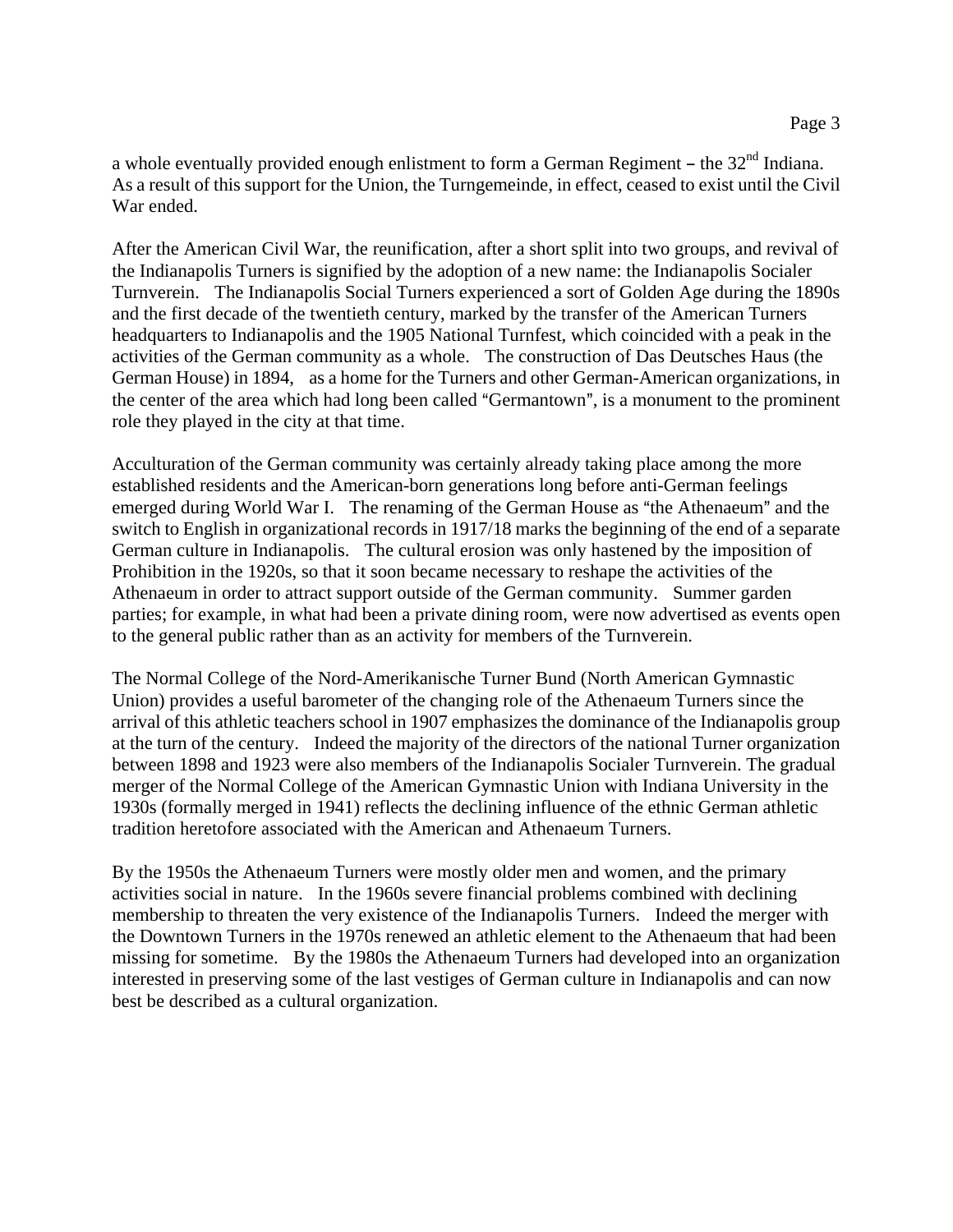#### **REFERENCES**

- Probst, George Theodore. *The Germans in Indianapolis: 1840-1918*. Revised and illustrated edition by Eberhard Reichman. Indianapolis, IN: German-American Center, IUPUI & Indiana German Heritage Society, 1989.
- Stempfel, Theodore. *Funfzig Jahre unermudlichen deutschen Strebens in Indianapolis = Fifty years of unrelenting German aspirations in Indianapolis*. German/English edition by Giles R. Hoyt, et al. Indianapolis, IN: German-American Center, IUPUI & Indiana German Heritage Society, 1991.

#### **RELATED MATERIALS**

American Turners Records, 1855-1998, Mss 030, Ruth Lilly Special Collections and Archives, University Library, Indiana University Purdue University Indianapolis.

Socialer Turnverein Stock Association Records, Ruth Lilly Special Collections and Archives, University Library, Indiana University Purdue University Indianapolis.

Athenaeum Damenverein & Women's Auxiliary Records, 1876-1999, Mss 039, Ruth Lilly Special Collections and Archives, IUPUI University Library, Indiana University Purdue University Indianapolis.

Downtown Turners Records, 1974-1976, Ruth Lilly Special Collections and Archives, IUPUI University Library, Indiana University Purdue University Indianapolis.

Indianapolis Maennerchor Records, 1866-1990, Mss 040, Ruth Lilly Special Collections and Archives, University Library, Indiana University Purdue University Indianapolis.

Indiana University School of Physical Education Records, , UA 36, Ruth Lilly Special Collections and Archives, University Library, Indiana University Purdue University Indianapolis.

Freidenker Verein Minutes, 1870-1884, Ruth Lilly Special Collections and Archives, University Library, Indiana University Purdue University Indianapolis.

#### **SCOPE AND CONTENT NOTE**

The collection consists of papers, photographs, and publications accumulated by the Atheneum Turner Society and related organizations. To the greatest degree possible, these materials are now organized according to the generating body within the society, usually at the committee level. Materials dating to before the First World War are mostly in German, often written in handwritten *fraktur* script or printed in German Gothic type. There are numerous gaps in the records, though the activities of the Athenaeum Turners since 1904 are fairly well documented.

The 27 series are: Constitutions and By-laws, Board of Directors, Presidents and senior officer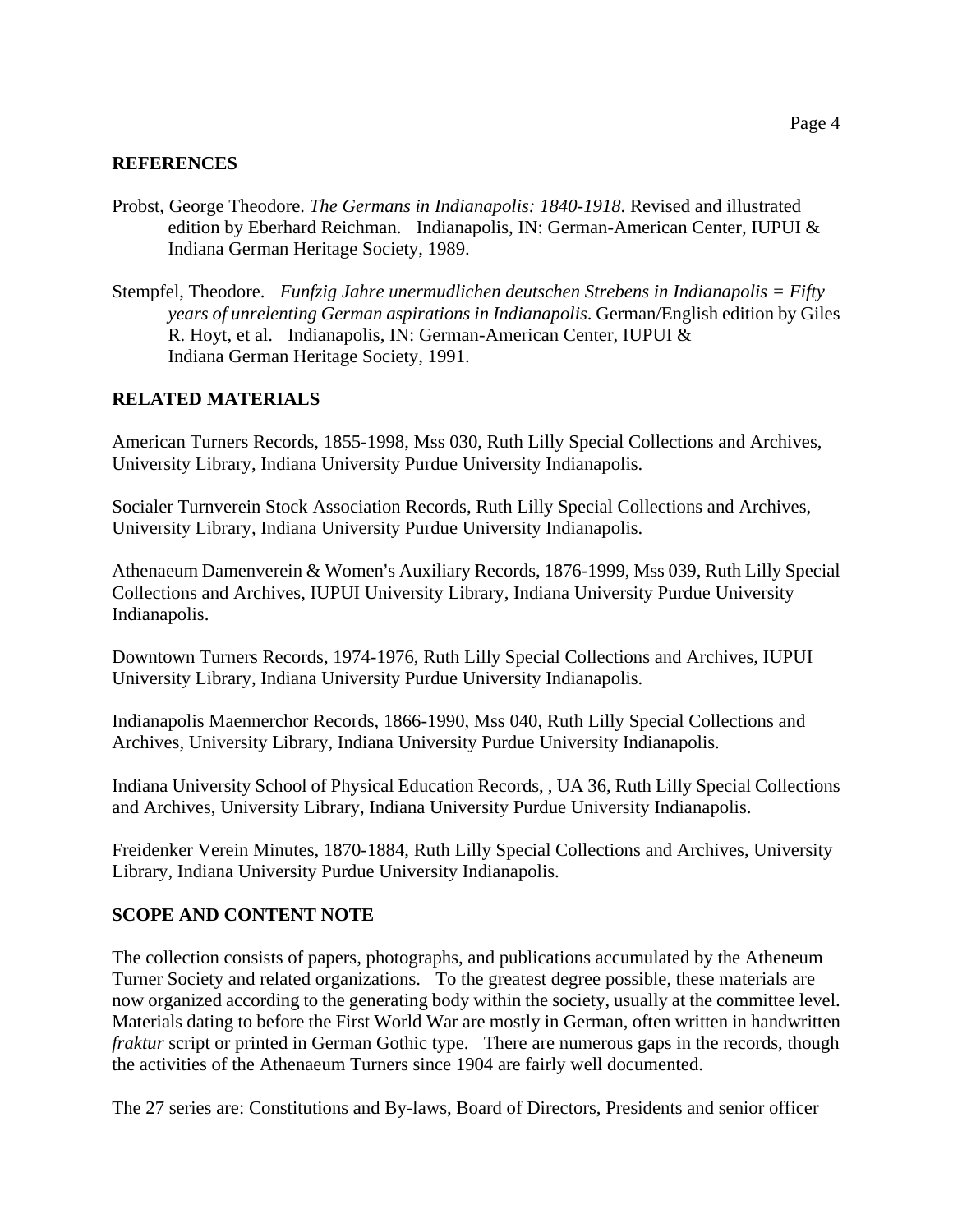papers, the Standing Committee, the Athenaeum Turners Investment Club (A.T.T.I.C.), Athletic, Budget, Chorus, Culture, Donnerstagkranz, Finance, General Education, History, House/Building and Grounds, Library, Long Range Goals, Membership, Orchestra, Program, Publicity and Public Relations, School, Solicitation, and Theater Committees, the Turn Zoegling Verein, Publications, Related Organizations, and Photographs. Photographs are listed both in the appropriate series and searchable online.

**Constitutions and Bylaws Records, 1897-1983,** contain printed copies of the constitutions of the society detailing the structure and organization of the Turnverein. Includes several annotated revisions and public record copies.

**Board of Directors Records, 1871-1995**, documents the activities of the main administrative body for the Athenaeum Turners. This series contains includes the record copy of the minutes of the Annual Meeting of this society from 1931 until 1986, with 1934, 1935, 1937, 1946, 1966, 1967, 1970, 1971, 1977, and 1982 missing. To supplement this run are minutes from the regular meetings of the Board of Directors from 1894-1904 and 1931-1995. Thus there is a significant gap for the period 1904-1931. There are legal documents from 1871-1902 and 1974-1991, short runs of formal correspondence from 1917-1919 and from 1932-1992, American Turners correspondence from 1941-1990, and mass mailing letters from the board to the membership with information on upcoming events, administrative decisions, and finances for 1950-1995.

**President and Senior Officers' Records, 1910-1993, contain the papers and correspondence of** the Chairmen and Presidents of the Athenaeum Turners, and assorted correspondence relating to various members of the Vonnegut family. Most significant in this series are reports to the membership for Annual Meetings in 1910, 1911, 1917, 1934, 1939-40, 1944-1968, 1974-1992 and varied correspondence and informative letters to the membership 1939-1992.

**Standing Committees Records, 1944-1988,** contain lists of committee members for most of the permanent and a few of the temporary committees answering to the Board of Directors from 1944-1977 and lists of committee member responsibilities from 1969-1971.

**Athenaeum Turners Investment Club (A.T.T.I.C.) Records, 1980-1983**, contain minutes and valuation statements for an investment club formed in 1979. The club limited its membership to people who were members of the Athenaeum Turners. Club members met monthly to discuss the club's investments and to vote on the purchase or sale of individual stocks. Profits and losses were divided among the club's membership based on the amount of money they had invested in the club.

**Athletic Committee Records, 1903-1991,** contain annual reports and monthly reports from the Turnlehrer (athletic instructor) and Turnwarte (athletic director) to the board of directors from 1903-1904 and 1909-1912, and annual reports from the committee in 1910, 1944-1968, 1973, 1975-1976, and 1980-1984. The athletic activities reflected in these reports are distinct from the activities of the American Turners and the Normal College, with some overlap when it comes to classes in physical education.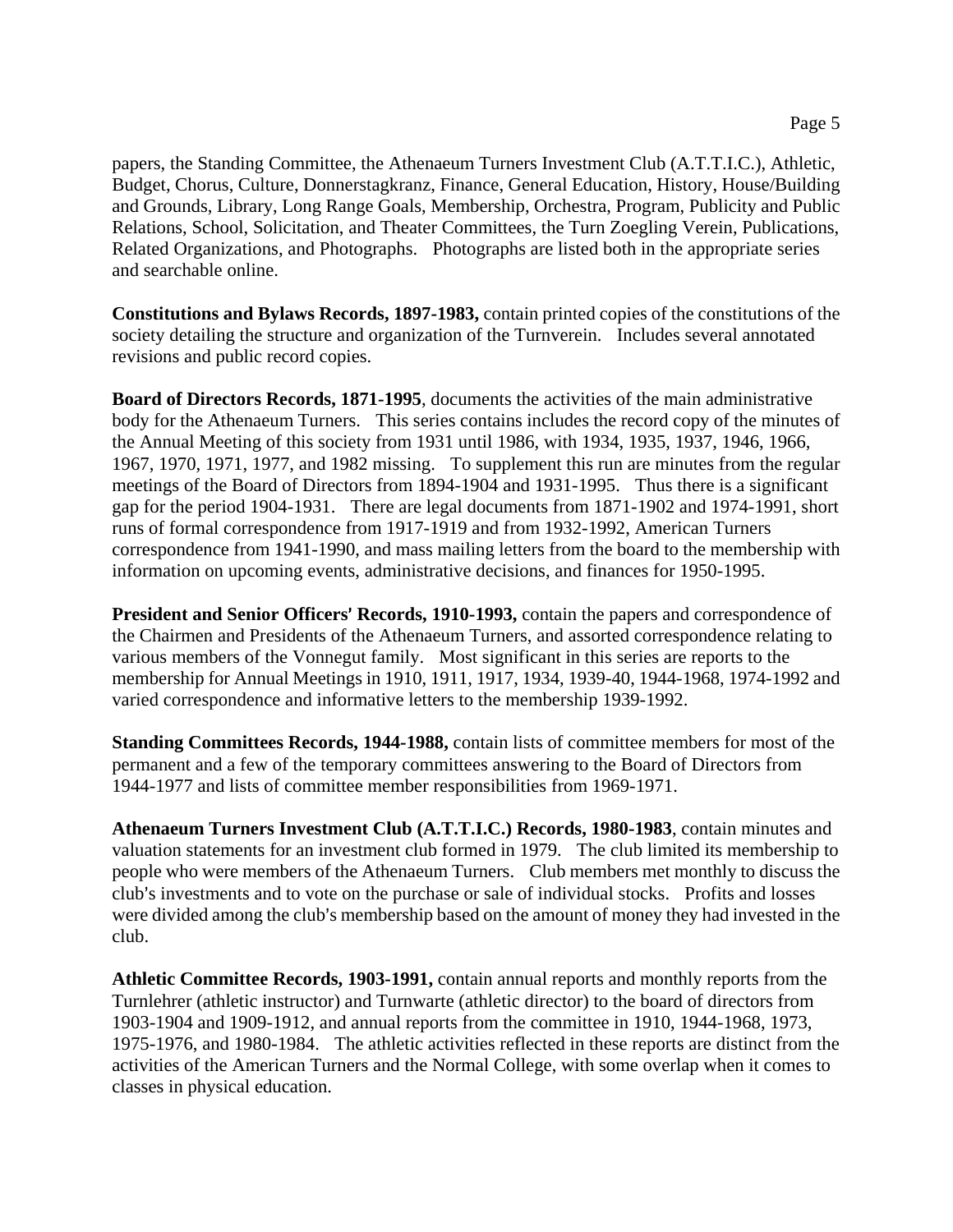A related organization included in this series is the School of Physical Education and the Performing Arts. The School of Physical Education and the Performing Arts (1979-1990) was largely a brainchild of Robert Swan, President of the Athenaeum Turners. It was intended to serve as a community continuing education program tied to the Athenaeum, however it eventually spun off other organizations such as the Lockerbie Players theater group and the Free University, which became quite distinct. The newsletters, minutes, and correspondence generated by these groups also provide important insight into the personalities involved and the broader changes taking place in the Athenaeum community.

There are a few photographs and event advertisements included in this collection, and the Athenaeum Newsletter usually contains information about the activities of this group as well.

**Budget Committee Records, 1945-1993,** contain annual reports with a few proposed budgets from individual committees until 1957. Included in this run is an itemized budget for 1956 and a fouteen-year summary of the theater, gym, chorus, and orchestra budgets done in 1957. There are also a few committee member lists, and proposed budgets for most of the period 1975-1993.

**Chorus Committee Records, 1909-1970s,** contain reports from the Indianapolis Maennerchor, which was affiliated with the Athenaeum Turners from 1938 to 1973. There are also lyrics and some music from Turnfests around 1909, Turner songs from the 1940s, and German cultural sing-along lyric sheets from the 1970s.

**Culture Committee Records, 1895-1993,** contain the 1910 and 1912 annual reports of the Mental Culture Committee, annual reports and meeting minutes of the Culture Committee from the 1980s and 1990s, and records and photographs from cultural and miscellaneous events from 1895-1988.

**Donnerstagkranz Records, 1973-1985,** contain the minutes and programs of a Thursday Luncheon Club lecture series. Originally referred to as the "ad hoc committee" this group provided a forum for lectures on general local interest topics. Includes some member lists.

**Finance Committee Records, 1869-1995**, contain an incomplete run of annual financial reports to the membership and directors from 1904 to 1992, Trustees reports from the 1940s, and annual audits from 1949-1981 (missing 1963, 1972-1978), and profit & loss records from 1869 until after the First World War. Some of the gaps in the formal record are supplemented by an additional run of profit & loss statements starting in September 1938 and ending with December 1965, and for 1975. There are also debt papers from the 1970s when the Athenaeum flirted with bankruptcy, some income tax returns, and correspondence dealing with tax exempt status from the 1940 through the 1970s - a topic which first appeared during the Second World War as part of a government effort to repress societies deemed to be Nazi sympathizers. A few records regarding employee wages and Christmas bonuses during the 1950s and 1960s also include lists of employees names.

**General Education Committee Records, 1922-1999,** contain reports, correspondence, and announcements of activities, including, but not restricted to, the annual Pioneer Banquets for 50-year members of the Athenaeum. This group also assumed responsibility for organizing and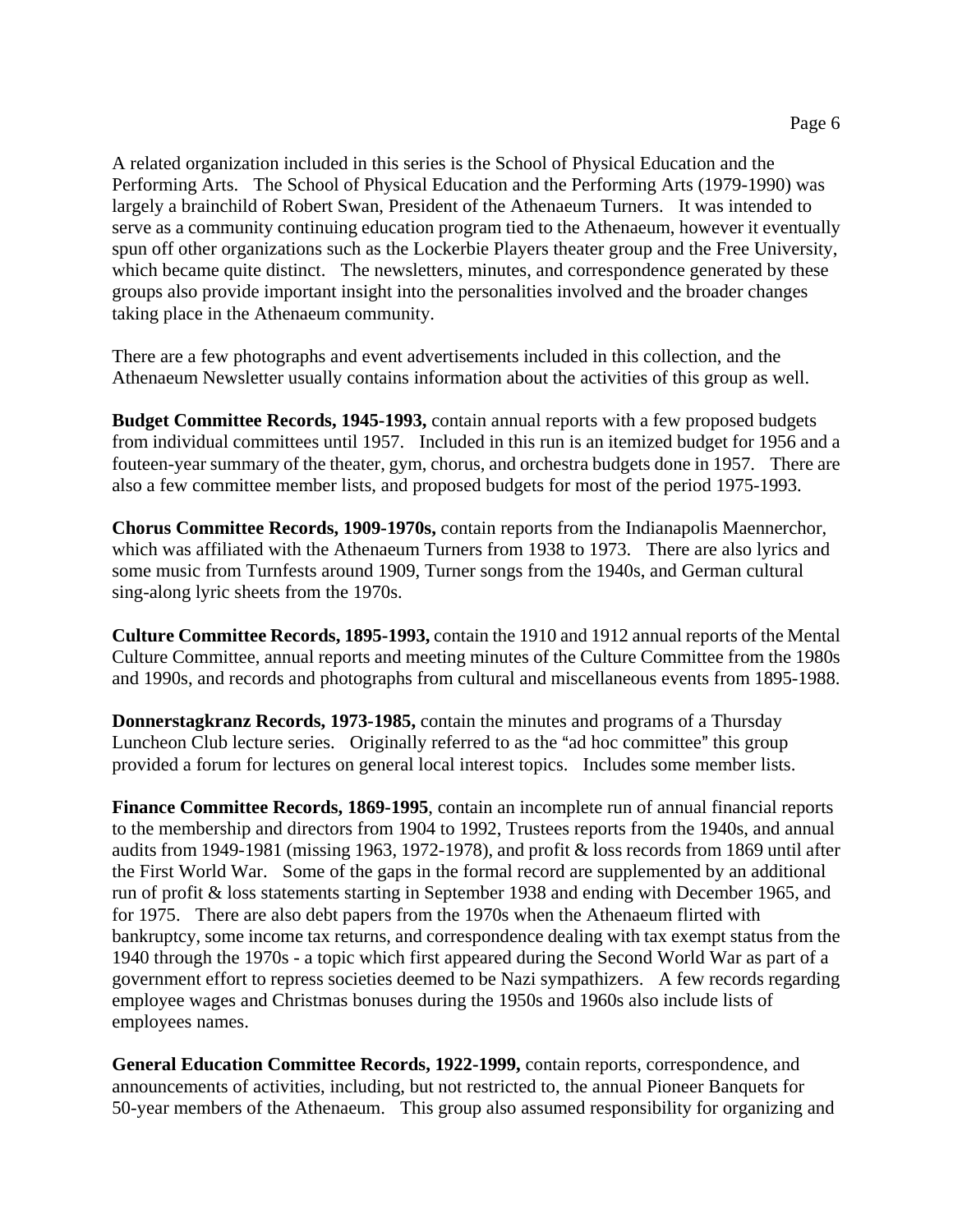Page 7

presenting cultural events and formal evening dinners honoring prominent members such as Leo Rappaport (1922), Otto Lieber (1931), Carl B. Sputh (1952), Ferdinand Schaefer, the first director of the Indianapolis Symphony (1953), and Chancellor Herman B Wells of Indiana University (1971).

**History Committee Records, 1887-1999,** contain histories of the Turner association and the Athenaeum building, and obituaries and biographies of members. The subscription list for the building of a new turnhall in 1887, and the obituaries of prominent figures in the German and Turner communities such as Carl Lieber, Herman Lieber, and Otto Schissel, provide additional insights for the first 50 years of the Socialer Turnverein.

**House / Building and Grounds Committees Records, 1897-1992,** contain annual reports, committee meeting minutes, and correspondence relating to the Socialer Turnverein involvement in the operations of the Athenaeum building. This committee is distinct from the Socialer Turnverein Stock Association that technically owned the building, but reflects the confusion within the membership about this separation. The oldest records in this series are correspondence related to the hiring of a new house manager, Henry Wawra, in 1897. There are minutes and reports from 1901 to 1912, but this is followed by a substantial gap in the records. This period is documented to some degree by the personal and legal correspondence of Leo Rappaport between 1928 and 1951. The correspondence of the house managers is fragmentary between the 1950s and the 1980s, but does provide some material regarding the period when the Indianapolis Repertory Theater was located in the Athenaeum building. There are also floor plans, some repair receipts, and materials relating to the leasing of the restaurant, 1959-1985.

**Library Committee Records, 1904-1987,** contain a handwritten document apparently submitted as a report at the 1904 annual meeting and the minutes from a 1987 meeting.

**Long Range Goals Committee Records, 1985-1991,** contain a 1985 committee report and a 1991 letter to the Athenaeum members from President Hugh Enyart, announcing the reactivation of the committee.

**Membership Committee Records, 1876-1990,** contain an irregular run of annual reports between 1944 and 1985, weekly reports from 1960-1989, membership lists for various years from the 1870s through 1990, directories, minutes from 1968-87, membership applications and records from 1912-1990s, correspondence and membership literature. There are also summary reports of membership totals during the 1950s and 1960s that help document the substantial decline of the Athenaeum Turners.

**Orchestra Committee Records, 1883-1995,** contain an incomplete run of annual reports from 1943 to 1970, advertisements of performances, informative correspondence sent to members, and photographs of the orchestra.

**Program Committees Records, 1886-2001,** contain reports, a small set of correspondence, and advertisements for events associated with the Athenaeum in general. The regular annual events are arranged chronologically through the year, beginning with the January Mask Ball of 1903 and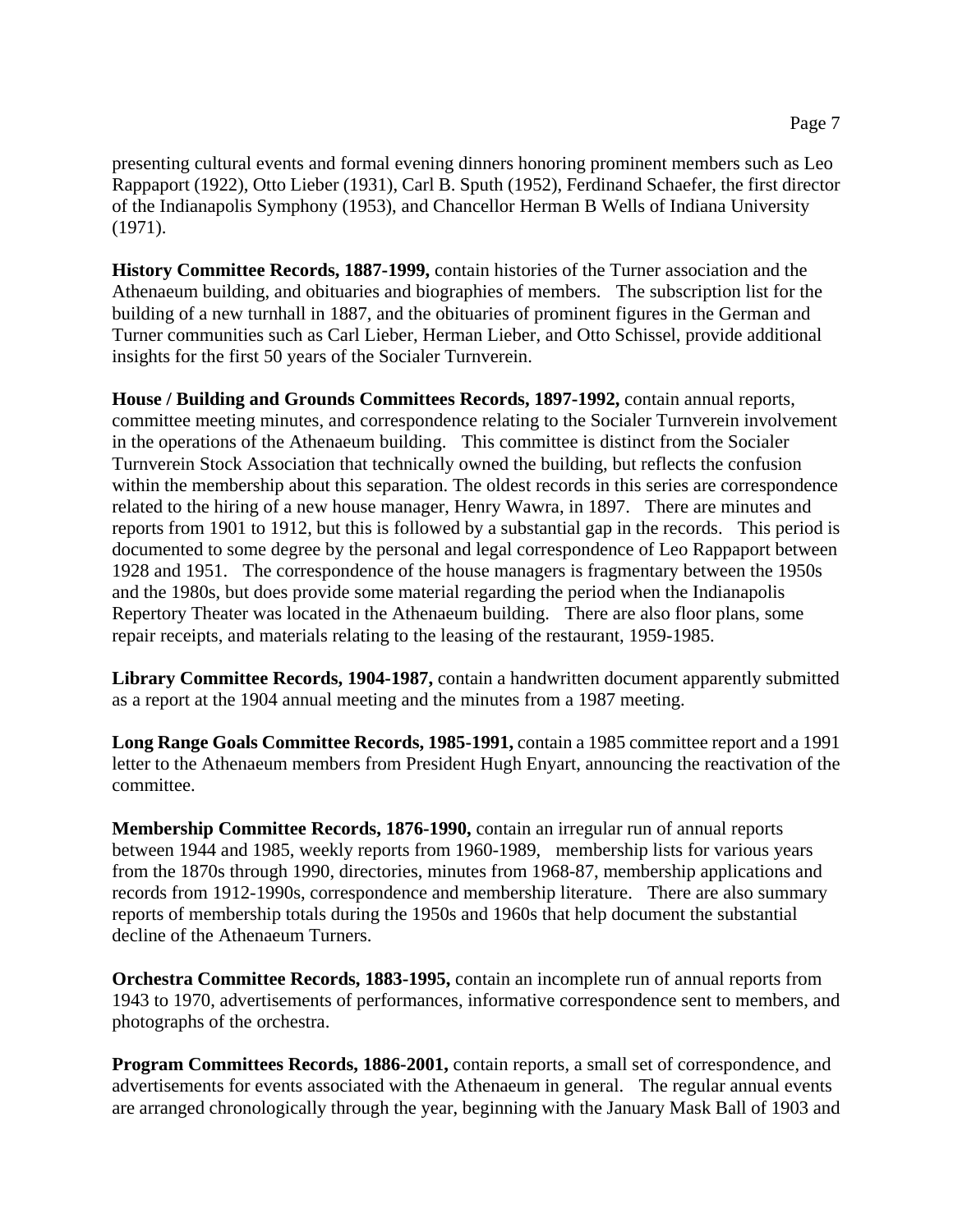concluding with New Years Eve/ Sylvester parties on Dec. 31. Each regular event is also divided into folders reflecting the pre- First World War period, 1920-1950, and the period since 1950. In this way it is possible to compare events from the more German pre-war period, the years of acculturation and decline, and the period of somewhat romantic revival by second and third generation German-Americans (Oktoberfest, for example, was never celebrated by the native Germans in Indianapolis, but is now the most widely recognized German festival.)

**Publicity Committee Records, 1944-1987,** contain annual reports from 1944, 1967-1969, and 1972, minutes, news releases from the 1970s and 1980s, and slides used for a 1981 lecture.

**School Committee Report, 1911,** is a single handwritten document apparently submitted as a report at the annual meeting.

**Solicitation Committee Records, 1969-1976,** contain minutes, correspondence, organization plans, and reports from the period when the Athenaeum society was under greatest financial and membership pressure. In an effort to save and preserve ownership of the building and increase membership, calling teams were formed to contact all members and former members for support.

**Theater Committee Records, 1940-1987,** contain 1949 constitution and by-laws for the theater group, annual reports and membership lists for the dramatic club, and correspondence, advertisements, newsletters, and programs for a series of theater groups associated with the Athenaeum Turners (the IRT is not included since it only leased space in the building and had almost no direct connection to the Turner society.) Of special note are the Dramatic Club newsletters from 1942-1944, and the Athenaeum Players Spotlight and Newsletter from 1971 and 1981-1982.

**Turn Zoegling Verein Records, 1872-1886,** contain meeting minutes, membership lists, financial records, and records for cultural meetings of the Turn Zoegling Verein. This youth organization for teenagers was started on September 4, 1870.

**Publications, 1919-1993,** include newsletters published by the Athenaeum Turners for their members. While there are gaps in the runs of these newsletters, the holdings of the *Athenaeum Gym News* (1919-1922), *Athenaeum News* (1958-1985), and *Turner Nachrichten* (1986-1993) are substantial enough to provide a good overview of the society's activities during these years.

**Related Organization, 1981-2001,** contain records from organizations with which the Athenaeum Turners have been actively associated. Most notable of these is the Athenaeum Foundation, the not-for-profit organization established in 1991 that purchased the Athenaeum from the Socialer Turnverein Stock Association and now manages the building and raises funds to restore and maintain it.

**Photographs, ca. 1880-2000,** contain photographs of individual members, groups, activities of the organization, and views of the exterior and interior of the Athenaeum.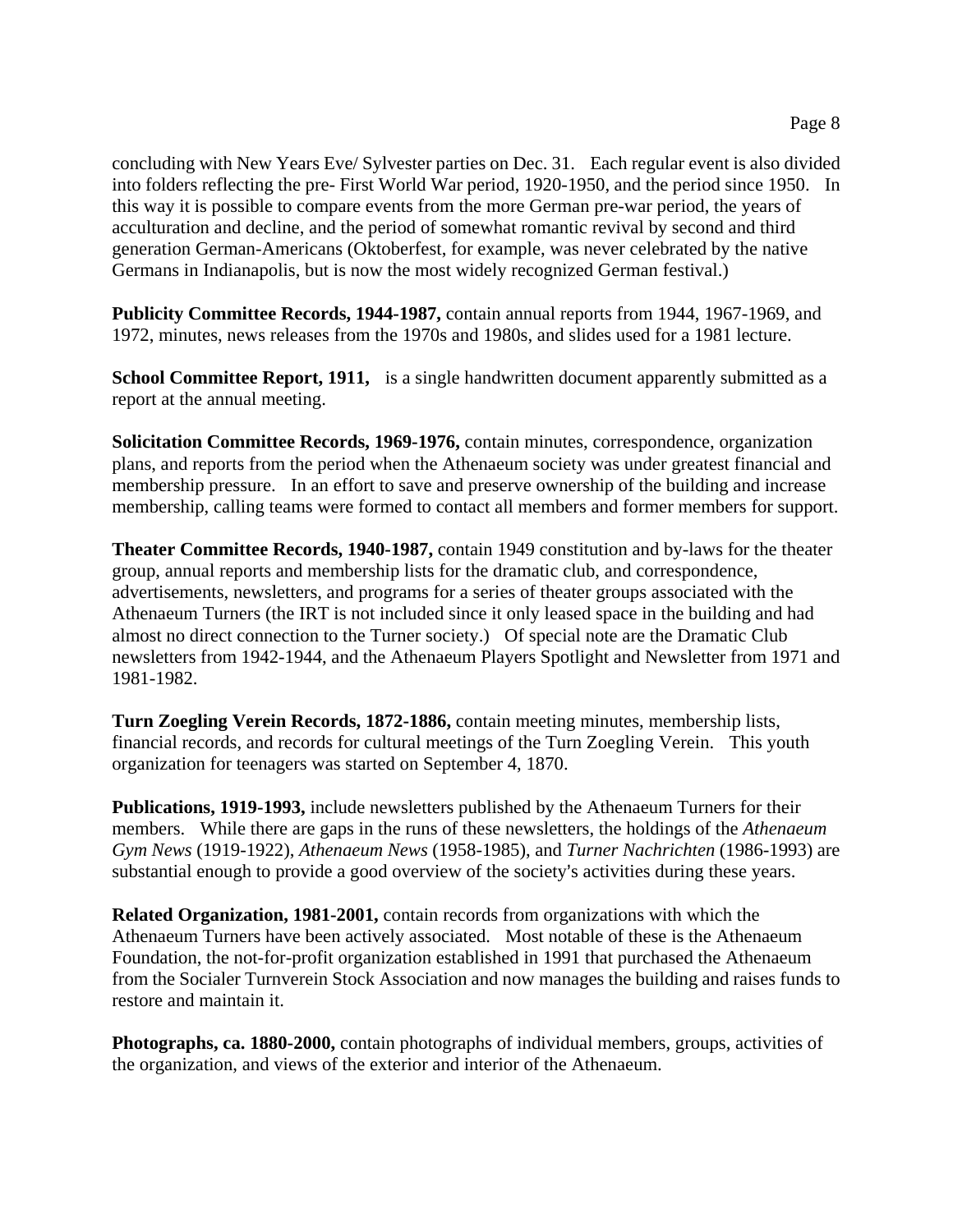#### **SERIES LIST**

| <b>Contents</b>                                                            | <b>Box</b>     | <b>Folder</b>  |  |  |
|----------------------------------------------------------------------------|----------------|----------------|--|--|
| <b>Constitutions and Bylaws</b>                                            |                |                |  |  |
| Constitution and bylaws, 1897-1983                                         | $\mathbf{1}$   | $1 - 2$        |  |  |
| Constitution and bylaws, 1871-1889, 1906                                   | $\overline{2}$ | $1-2$          |  |  |
| <b>Board of Directors</b>                                                  |                |                |  |  |
| Annual Meeting minutes, 1931-2002                                          | $\mathbf{1}$   | $3 - 4$        |  |  |
| Reports, 1904-1907                                                         | $\mathbf{1}$   | 5              |  |  |
| Minutes, 1894-1904                                                         | $\overline{2}$ | 3              |  |  |
| Minutes, 1931-1995                                                         | $\mathbf{1}$   | $6 - 27$       |  |  |
| Nominations and elections, 1944-1990                                       | 1              | 28             |  |  |
| List of officers, 1889-1907                                                | $\overline{2}$ | $\overline{4}$ |  |  |
| List of officers and board members, 1907, 1939-1983                        | 1              | 29             |  |  |
| Advisory Board, 1976                                                       | $\mathbf{1}$   | 30             |  |  |
| Duties of Board of Directors, c. 1970                                      | $\mathbf{1}$   | 31             |  |  |
| Reports to American Turners, 1940-1989                                     | $\mathbf{1}$   | 32             |  |  |
| Correspondence, American Turners, 1941-1990                                | $\mathbf{1}$   | 33             |  |  |
| Board correspondence, 1917-1992                                            | $\mathbf{1}$   | 34             |  |  |
| Annual Meeting announcements, 1919-1991                                    | $\mathbf{1}$   | 35             |  |  |
| Annual letter to members, 1959-1995                                        | 1              | 36             |  |  |
| Legal documents and correspondence, 1871-1902                              | $\overline{2}$ | 5              |  |  |
| Legal documents and correspondence, 1974-1991                              | 1              | 37             |  |  |
| Correspondence, John Mahrdt memorial gifts, 1976-1977                      | 1              | 38             |  |  |
| Athenaeum Foundation, 1991                                                 | 1              | 39             |  |  |
| Photographs, ca. 1940-1970                                                 | 14             | 5              |  |  |
| <b>President and Senior Officers' Records</b>                              |                |                |  |  |
| Chairman Richard Lieber, annual reports, 1910, 1911                        | 1              | 40             |  |  |
| Chairman Richard Kurz, annual report, 1917                                 | $\mathbf{1}$   | 41             |  |  |
| President Carl Sputh, annual reports, papers and correspondence, 1934-1954 | 1              | $42 - 43$      |  |  |
| President Hiram Keehn, annual reports, papers and correspondence,          | $\mathbf{1}$   | 44-45          |  |  |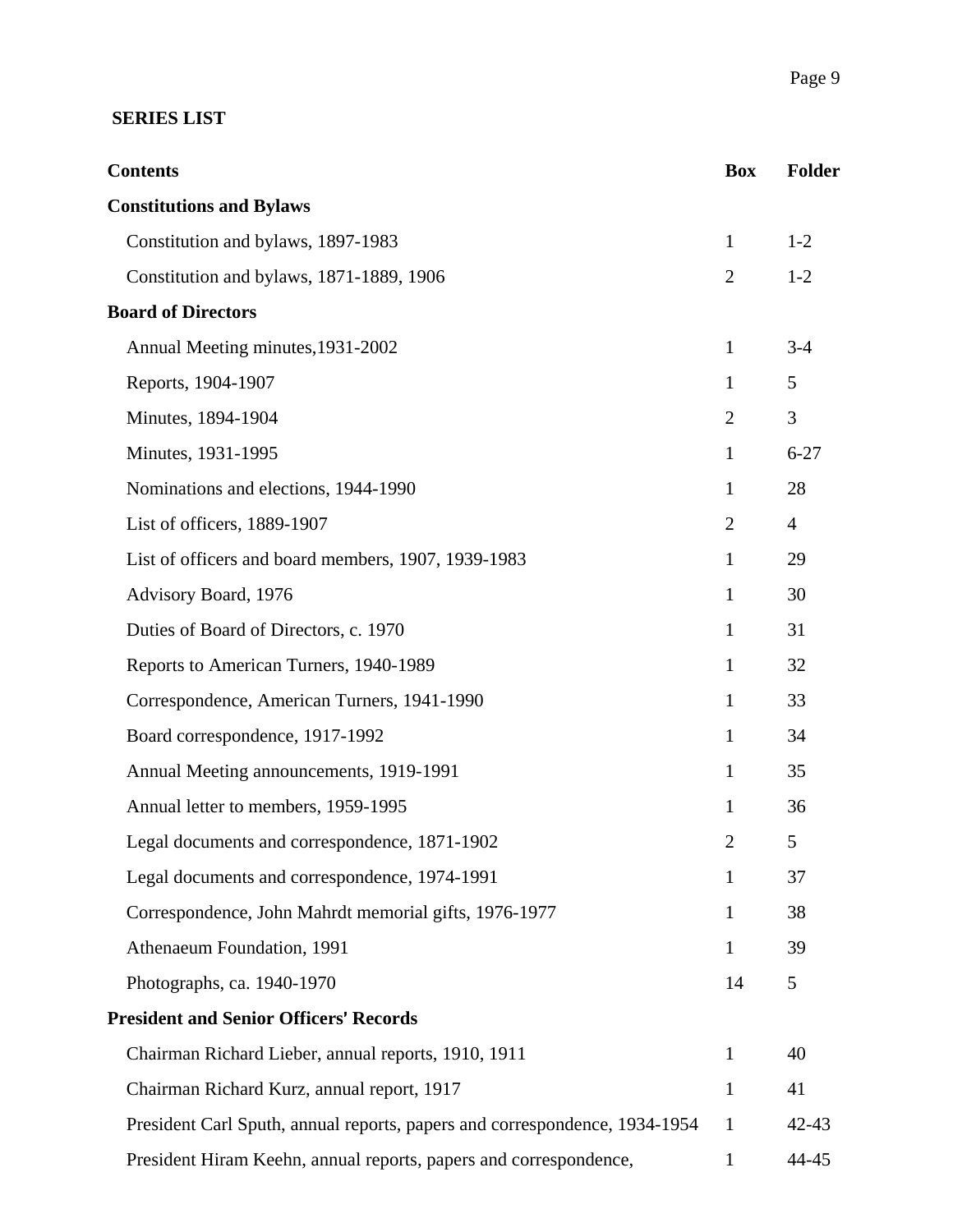| President William Krass, annual reports, correspondence 1964-1966                 | $\mathbf{1}$ | 46-47          |
|-----------------------------------------------------------------------------------|--------------|----------------|
| President Walter Pippert, annual reports, papers and correspondence,<br>1967-1968 | 1            | 48             |
| President J.B. King, papers and correspondence, 1968-1969                         | $\mathbf{1}$ | 49             |
| President Riley Shuttleworth, papers and correspondence, 1970                     | 1            | 50             |
| Presidents John Mardt / Harold I. Peters, papers and correspondence,<br>1971-1972 | 1            | 51             |
| President Robert Fatout, papers and correspondence, 1972-1974                     | $\mathbf{1}$ | 52             |
| President Kenneth R. Swan, annual reports 1974-1982                               | 3            | $\mathbf{1}$   |
| President Kenneth R. Swan, papers and correspondence, 1961-1983                   | 3            | $\overline{2}$ |
| President Hugh M. Enyart, Annual Reports, 1984-1992                               | 3            | 3              |
| President Hugh M. Enyart, papers and correspondence, 1983-1993                    | 3            | $\overline{4}$ |
| President Betty Heppner, annual report, 1992                                      | 3            | 5              |
| President Betty Heppner, papers and correspondence, 1993                          | 3            | 6              |
| Vonnegut family correspondence, 1890, 1931-1940, 1951, 1962, 1988                 | 3            | 7              |
| <b>Standing Committees Records</b>                                                |              |                |
| Committee member lists, 1944-1988                                                 | 3            | 8              |
| Responsibilities, 1969-1971                                                       | 3            | 9              |
| <b>Athenaeum Turners Investment Club (A.T.T.I.C.) Records</b>                     |              |                |
| Minutes and valuation statements, 1980-1983                                       | 3            | 10             |
| <b>Athletic Committee Records</b>                                                 |              |                |
| Annual reports, 1910, 1944-1984                                                   | 3            | 11             |
| Minutes, 1980-1983                                                                | 3            | 12             |
| Report of the Turnlehrer and Turnwarte, 1903-1912                                 | 3            | 13             |
| Correspondence, 1934-1982                                                         | 3            | 14             |
| List of gym equipment and proposed gym schedule, c. 1970                          | 3            | 15             |
| Schedule of gymnastics classes 1942-1983                                          | 3            | 16             |
| Activities, advertisements, 1921-1990                                             | 3            | 17             |
| Newsletters, 1971-1982                                                            | 3            | 18             |
| Athletic newspaper clippings, 1962-1971                                           | 3            | 19             |
|                                                                                   |              |                |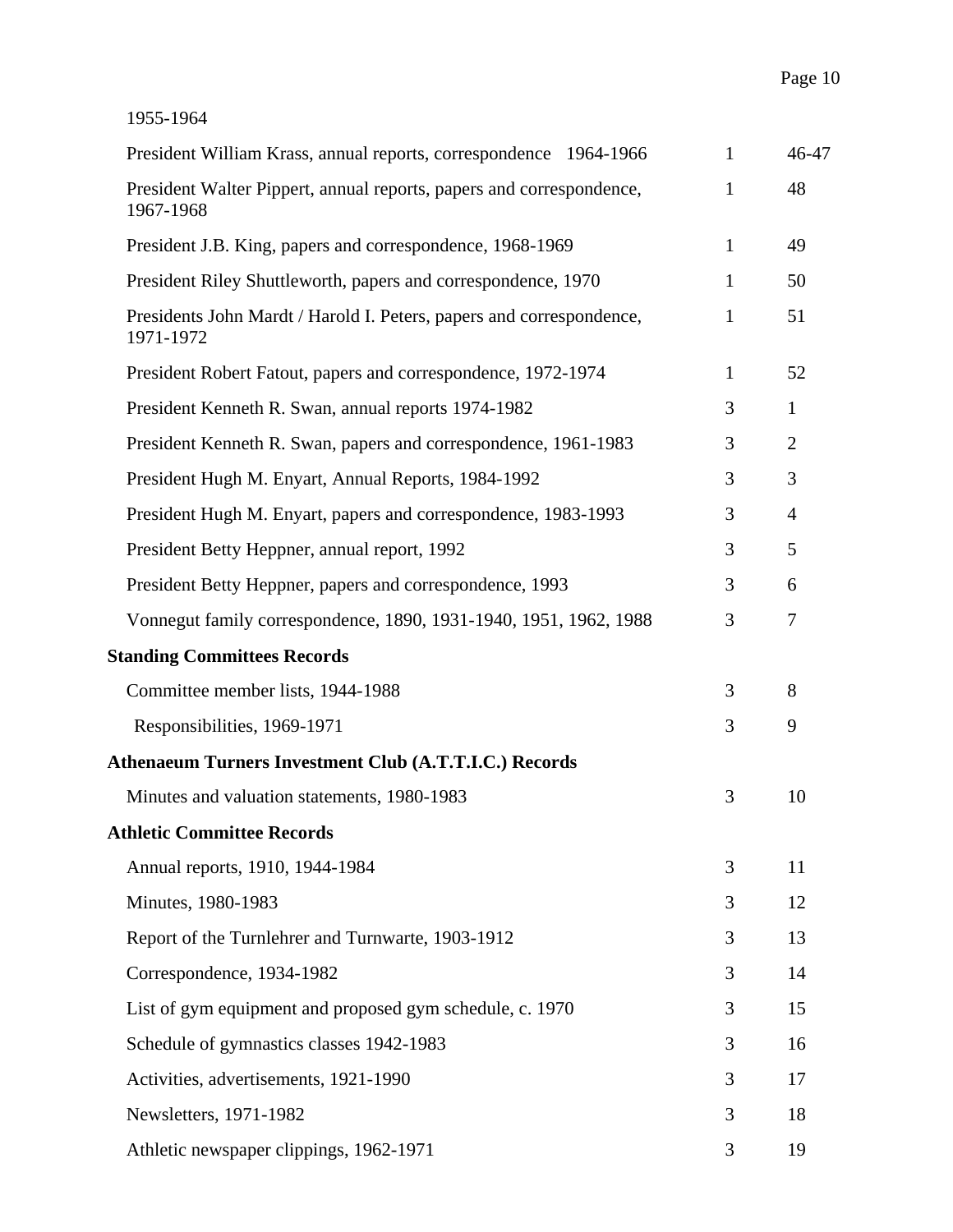|                                 | AAU affiliation, 1955, 1962                           | 3  | 20        |  |  |
|---------------------------------|-------------------------------------------------------|----|-----------|--|--|
|                                 | Sports Club                                           |    |           |  |  |
|                                 | Constitution and by-laws, 1977                        | 3  | 21        |  |  |
|                                 | Minutes and correspondence, 1976-1981                 | 3  | 22        |  |  |
|                                 | Membership lists, 1978-1980                           | 3  | 23        |  |  |
|                                 | Newsletters, 1979                                     | 3  | 24        |  |  |
|                                 | School of Physical Education and the Performing Arts  |    |           |  |  |
|                                 | Annual report, 1985-1988                              | 3  | 25        |  |  |
|                                 | Minutes, 1986-1991                                    | 3  | 26        |  |  |
|                                 | Financial summaries, 1986-1988                        | 3  | 27        |  |  |
|                                 | Legal documents, 1991                                 | 3  | 28        |  |  |
|                                 | Young Actors Theater, 1980-1988                       | 3  | 29        |  |  |
|                                 | Musik Haus Theater, 1984-1985                         | 3  | 30        |  |  |
|                                 | Photographs, 1984-1985                                | 14 | 11        |  |  |
|                                 | Lockerbie Street Players, 1985-1991                   | 3  | 31        |  |  |
|                                 | Athletic Programs, 1979-89                            | 3  | 32        |  |  |
|                                 | Free University, 1980-1992                            | 3  | 33        |  |  |
|                                 | Atheneum Turners Gymnastic School, 1983-1991          | 3  | 34-37     |  |  |
|                                 | Photographs, 1885-1983                                | 14 | $6 - 10$  |  |  |
|                                 | Photographs, 1885-1955                                | 15 | $1 - 2$   |  |  |
|                                 | Photographs, ca. 1906, ca. 1910                       | 16 | $1 - 2$   |  |  |
|                                 | Photographs, 1921                                     |    |           |  |  |
|                                 | <b>Budget Committee Records</b>                       |    |           |  |  |
|                                 | Annual reports, 1945-1957                             | 3  | 38        |  |  |
|                                 | Members, 1959-1961, 1970                              | 3  | 39        |  |  |
|                                 | Proposed budget, 1973-1993                            | 3  | $40 - 41$ |  |  |
| <b>Chorus Committee Records</b> |                                                       |    |           |  |  |
|                                 | Maennerchor reports to the Athenaeum board, 1945-1980 | 3  | 42        |  |  |
|                                 | Turner songs, 1909                                    | 3  | 43        |  |  |
|                                 | German music and lyrics, c. 1940-c. 1970s             | 3  | 44        |  |  |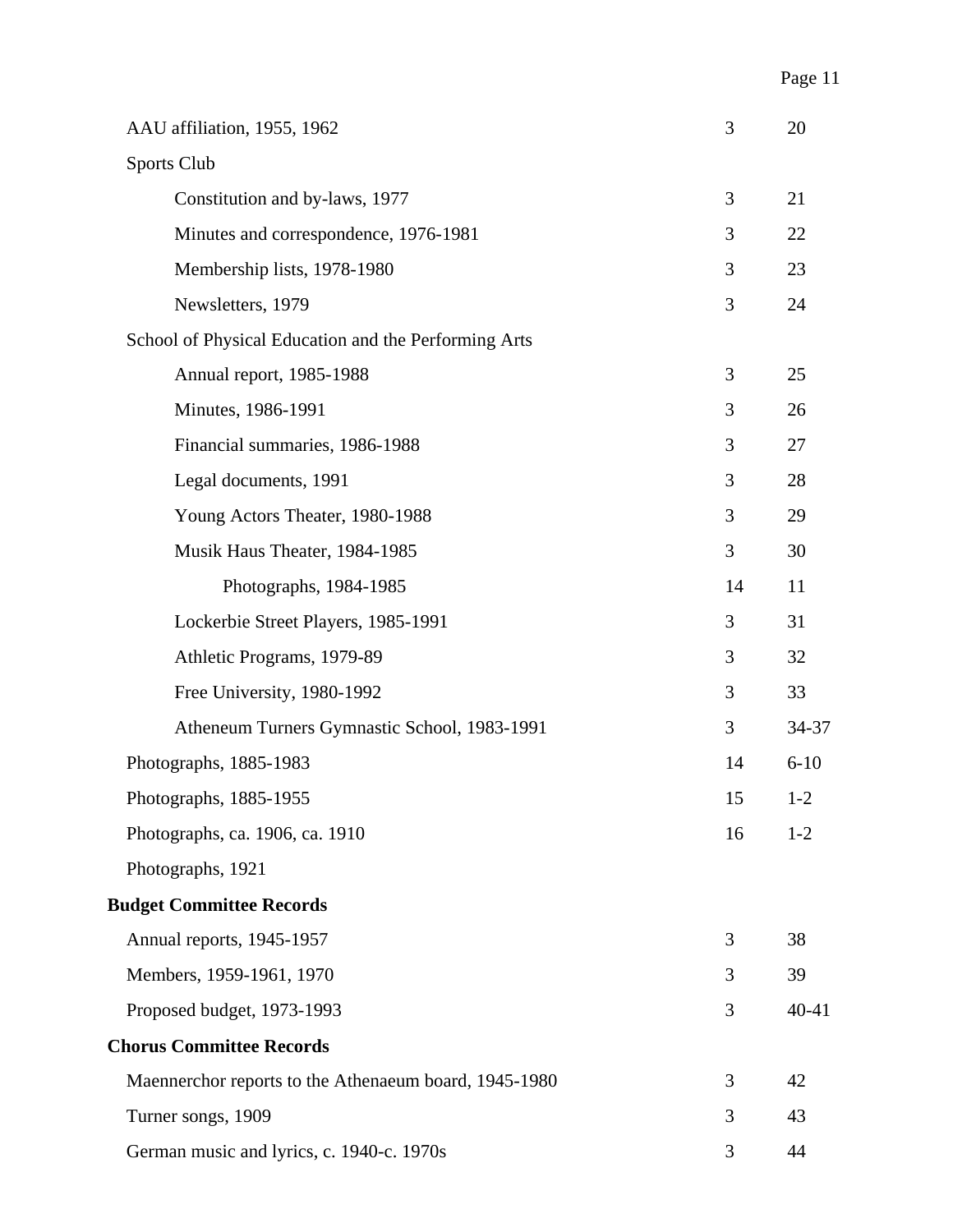| <b>Culture Committee Records</b>                            |                |                |
|-------------------------------------------------------------|----------------|----------------|
| Report of the Mental Culture Committee, 1910, 1912          | 3              | 45             |
| Annual report, 1984-1993                                    | 3              | 46             |
| Minutes, 1982-1990                                          | 3              | 47             |
| Activities, 1980-1990                                       | 3              | 48             |
| Photographs, ca. 1895-1988                                  | 14             | 12             |
| <b>Donnerstagkranz Committee Records</b>                    |                |                |
| Papers and correspondence, 1973-1985                        | 3              | 49             |
| <b>Finance Committee Records</b>                            |                |                |
| Annual reports, 1904-1992                                   | 3              | $50 - 51$      |
| Trustees reports, 1942-1946                                 | 3              | 52             |
| Correspondence, 1968-1990                                   | 3              | 53             |
| Audit reports or financial statements, 1949-1966            | 3              | 54-60          |
| Audit reports or financial statements, 1967-1995            | 4              | $1-6$          |
| Financial comparisons over several years, 1946-1974         | $\overline{4}$ | 7              |
| Indiana National Bank debt papers, 1972-1976                | $\overline{4}$ | 8              |
| Federal tax forms, 1969-1991                                | $\overline{4}$ | 9              |
| Indiana tax forms, 1969-1971, 1983                          | 4              | 10             |
| Tax correspondence, 1939-1993                               | 4              | $11 - 13$      |
| Employees Christmas Cheer Fund, 1947-1986                   | $\overline{4}$ | $14 - 15$      |
| Bank reconciliation records, 1910-1938                      | 6              | $\mathbf{1}$   |
| Cash journals, 1869-1908                                    | 4              | $16-19$        |
| Cash journal, 1928-1934                                     | 5              | 1              |
| Cash book /ledger, 1908-1913 (with summary totals for 1912) | 6              | $\overline{2}$ |
| Ledger, 1923-1936                                           | 6              | 3              |
| Profit and loss statements, 1914-1923                       | 6              | $4 - 5$        |
| Profit and Loss Statements, 1924-1987                       | 7              | $1 - 10$       |
| <b>General Education Committee Records</b>                  |                |                |
| Annual Reports, 1939-1960                                   | 4              | 20             |
| Banquets, 1922, 1931                                        | 4              | 21             |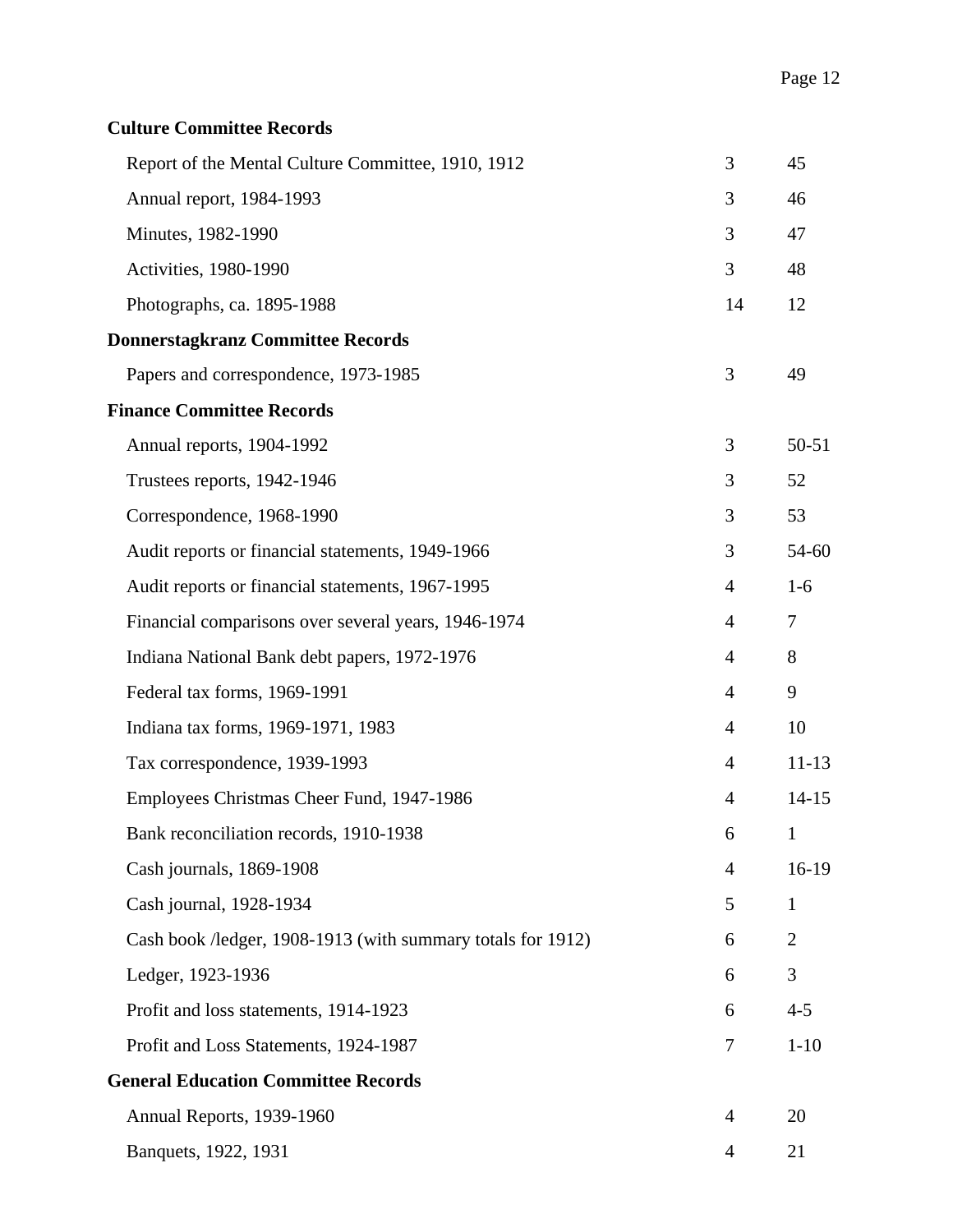| Pioneer Banquets, 1941-1974, 1999                                       | $\overline{4}$ | 22           |
|-------------------------------------------------------------------------|----------------|--------------|
| Photographs, 1949-1995                                                  | 14             | $13 - 14$    |
| <b>History Committee Records</b>                                        |                |              |
| Minutes and Correspondence, 1981-1989                                   | $\overline{4}$ | 23           |
| Subscription List for building new Turnhall, 1887                       | $\overline{4}$ | 24           |
| Building histories, 1971-1999                                           | $\overline{4}$ | 25           |
| Athenaeum Turners histories, 1973-1982                                  | $\overline{4}$ | 26           |
| Members' biographies and obituaries, 1897-1983                          | 4              | 27           |
| <b>History Room, 1980-1988</b>                                          | $\overline{4}$ | 28           |
| Postcards, 1908-ca. 1970s                                               | $\overline{4}$ | 29           |
| Newspaper clippings about Athenaeum building, 1896-1998                 | $\tau$         | 11           |
| Fest Zeitung for the opening of the Athenaeum, 1894                     | 13             | $\mathbf{1}$ |
| <b>House/Building and Grounds Committee Records</b>                     |                |              |
| Annual Reports, 1960-1985                                               | $\overline{4}$ | 30           |
| Minutes and Reports, 1901-1912, 1972-1989                               | $\overline{4}$ | $31 - 34$    |
| House Managers, 1959-1990                                               | $\overline{4}$ | $35 - 36$    |
| Correspondence, 1897-1983                                               | $\overline{4}$ | 37           |
| Correspondence concerning use and rental space, 1967-1990               | $\overline{7}$ | 12           |
| Indiana Repertory Theatre, 1972-1980                                    | $\overline{7}$ | 13           |
| Indianapolis Ballet Theatre, 1980-1984                                  | $\overline{4}$ | 38           |
| American Cabaret Theatre, 1988-1990                                     | $\overline{4}$ | 39           |
| Work reports, 1978-1980                                                 | 4              | 40           |
| Land Value Appraisal Report, 1972                                       | $\overline{4}$ | 41           |
| Proposed sale, preservation, redevelopment of building, 1973-1975, 1983 | 4              | 42           |
| Preservation Committee, 1980-87                                         | $\overline{4}$ | 43           |
| National Register of Historic Places correspondence, 1975-1977          | 4              | 44           |
| Repairs, 1895-1991                                                      | $\overline{4}$ | 45           |
| Floor plans, 1898, ca. 1970, 1983                                       | 7              | 14           |
| Restaurant operations, 1940-1992                                        | 7              | $15 - 17$    |
| Leo Rappaport correspondence, 1928-1951                                 | 8              | $1-4$        |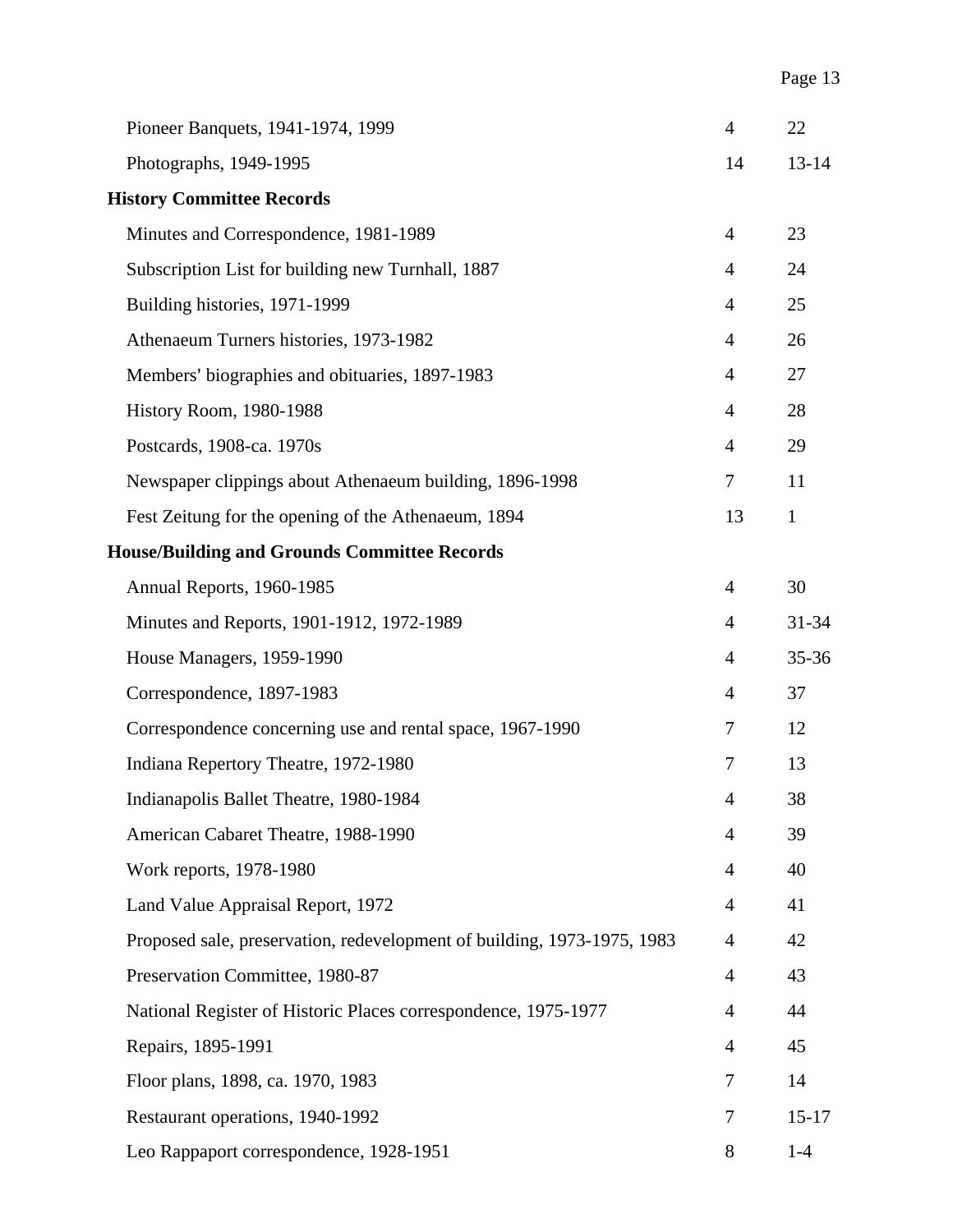| Photographs, 1898-1981                                             | 14     | $15 - 18$      |  |  |  |  |
|--------------------------------------------------------------------|--------|----------------|--|--|--|--|
| Photographs, ca. 1898                                              | 15     | 3              |  |  |  |  |
| <b>Library Committee Records</b>                                   |        |                |  |  |  |  |
| Report and minutes, 1904, 1987                                     | 8      | 5              |  |  |  |  |
| <b>Long Range Goals Committee Records</b>                          |        |                |  |  |  |  |
| Report and correspondence, 1985, 1991                              | 8      | 6              |  |  |  |  |
| <b>Membership Committee Records</b>                                |        |                |  |  |  |  |
| Annual Reports, 1944-1985                                          | 8      | 7              |  |  |  |  |
| Membership totals, 1951-1975                                       | 8      | 8              |  |  |  |  |
| Minutes, 1968-1994                                                 | 8      | $9-10$         |  |  |  |  |
| Monthly reports, 1953-1982                                         | 8      | $11 - 12$      |  |  |  |  |
| Weekly reports, 1970-1990                                          | 8      | $13 - 14$      |  |  |  |  |
| Correspondence, 1931-1989, 1995                                    | 8      | 15             |  |  |  |  |
| Assessment of Members, 1969                                        | 8      | 16             |  |  |  |  |
| Membership Survey, 1970                                            | 8      | 17             |  |  |  |  |
| Membership Card program, 1971                                      | 8      | 18             |  |  |  |  |
| Ed Greene Memorial Membership Program, 1980                        | 8      | 19             |  |  |  |  |
| Contract with Commissioned membership salesman, 1975               | 8      | 20             |  |  |  |  |
| Membership books, 1876-1885; ca. 1894-1900                         | $\tau$ | 18-19          |  |  |  |  |
| Member lists, 1880-1990                                            | 8      | $21 - 26$      |  |  |  |  |
| Widowed members, 1982-1983                                         | 8      | 27             |  |  |  |  |
| Directories, 1980, 1985, 1986, 1989-1993                           | 8      | 28             |  |  |  |  |
| Individual membership records "A"-"H", 1960s-1990s                 | 8      | 29-39          |  |  |  |  |
| Individual membership records "H"-"S", 1960s-1990s                 | 9      | $1 - 22$       |  |  |  |  |
| Individual membership records "S"-"Z", 1960s-1990s                 | 10     | $1 - 18$       |  |  |  |  |
| Membership applications, 1912-1938                                 | 12     | 39-56          |  |  |  |  |
| Membership campaigns, 1977-1985                                    | 10     | 19             |  |  |  |  |
| Membership promotional literature and application forms, 1927-1990 | 10     | 20             |  |  |  |  |
| Membership promotional literature, ca. 1920s                       | 13     | $\overline{2}$ |  |  |  |  |
| <b>Orchestra Committee Records</b>                                 |        |                |  |  |  |  |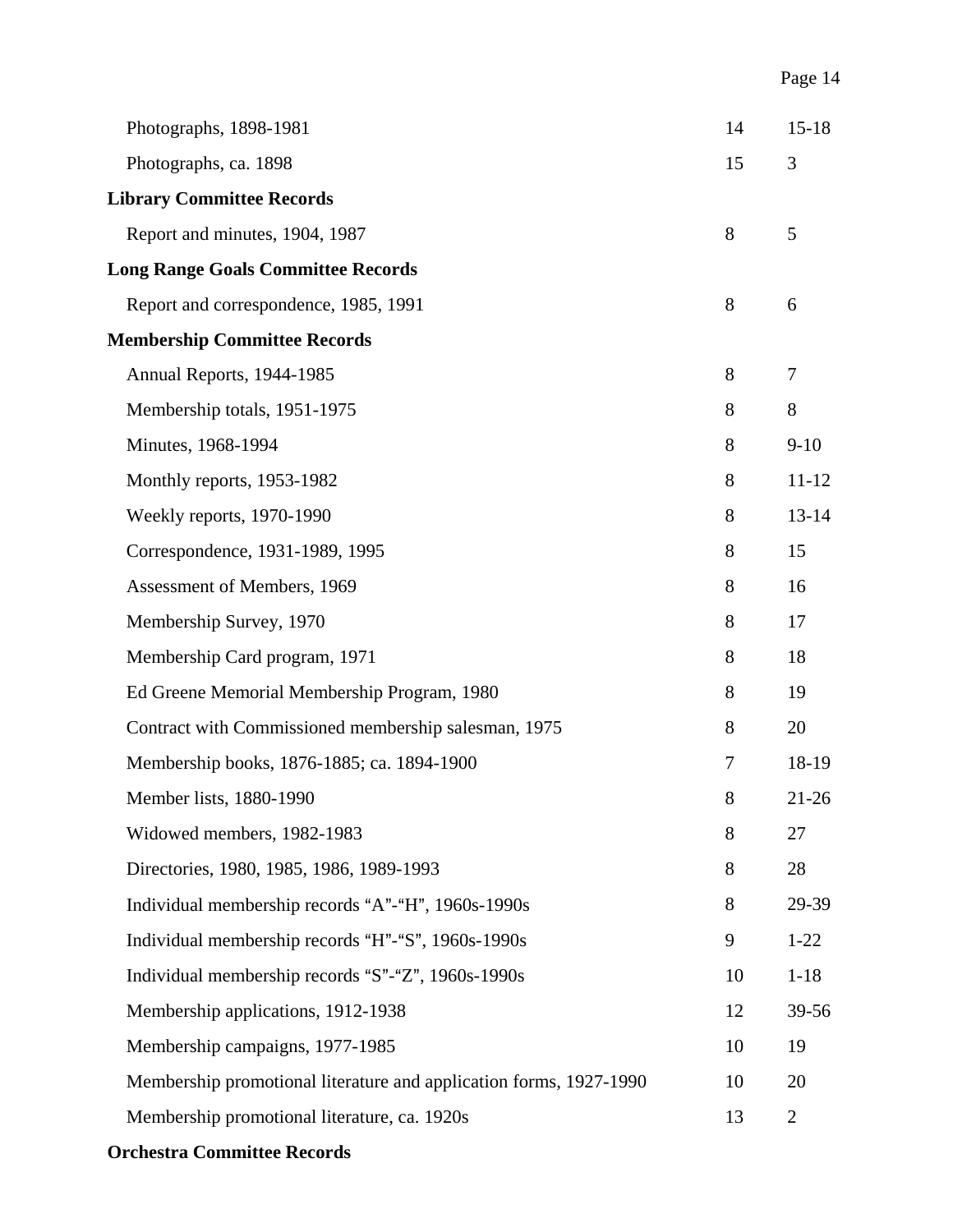| Annual reports, 1943-1970                                            | 10 | $21 - 22$      |
|----------------------------------------------------------------------|----|----------------|
| Papers and correspondence, 1943-1992                                 | 10 | $23 - 24$      |
| Subscription list of contributors to band concerts, 1896             | 10 | 25             |
| Athenaeum Pops Orchestra, 1995                                       | 10 | 26             |
| Listing of music, 1960                                               | 10 | 27-28          |
| Photographs, 1883-1988                                               | 14 | 19             |
| Photographs, 1983                                                    | 15 | $\overline{4}$ |
| <b>Program Committee Records</b>                                     |    |                |
| Annual reports, 1909-1991                                            | 11 | $\mathbf{1}$   |
| Committee Meetings, 1967-1988                                        | 11 | $\overline{2}$ |
| Summer Garden Committee, 1978-1981                                   | 11 | 3              |
| Correspondence and Proclamations, 1886, 1947-1987                    | 11 | $\overline{4}$ |
| Calendars of Events, 1921, 1945-1995                                 | 11 | 5              |
| Moving Picture Shows, 1910, 1914                                     | 11 | 6              |
| Activities, Lectures and Trips, 1916-1991                            | 11 | 7              |
| Photographs, 1910-1975                                               | 14 | 20             |
| Photographs, 1910-1950                                               | 15 | 5              |
| Photographs, 1910                                                    | 16 | 3              |
| Activities, Bingo, ca. 1980-1987                                     | 11 | 8              |
| Activities, Trips to Churchill Downs, 1972-1991                      | 11 | 9              |
| Das Deutsche Haus opening celebrations, 1898                         | 11 | 10             |
| Franklin and Mozart celebration, Jan. 1906                           | 11 | 11             |
| Athletic Exhibition, (February), 1916-1917                           | 11 | 12             |
| Masked Ball, Karneval, Fasching, 1903, 1911, 1990, 2000              | 11 | 13             |
| Washington's Birthday/Athenauem Anniversary, (February 22) 1894-1932 | 11 | 14             |
| St. Benno Fest, (March) 1914-1999                                    | 11 | $15 - 17$      |
| Photographs, 1981-1984                                               | 14 | 21             |
| Easter, (March-April) 1919-1987                                      | 11 | 18             |
| Maifest, (May) 1918-1995                                             | 11 | 19             |
| Photographs, 1974-1983                                               | 14 | 22             |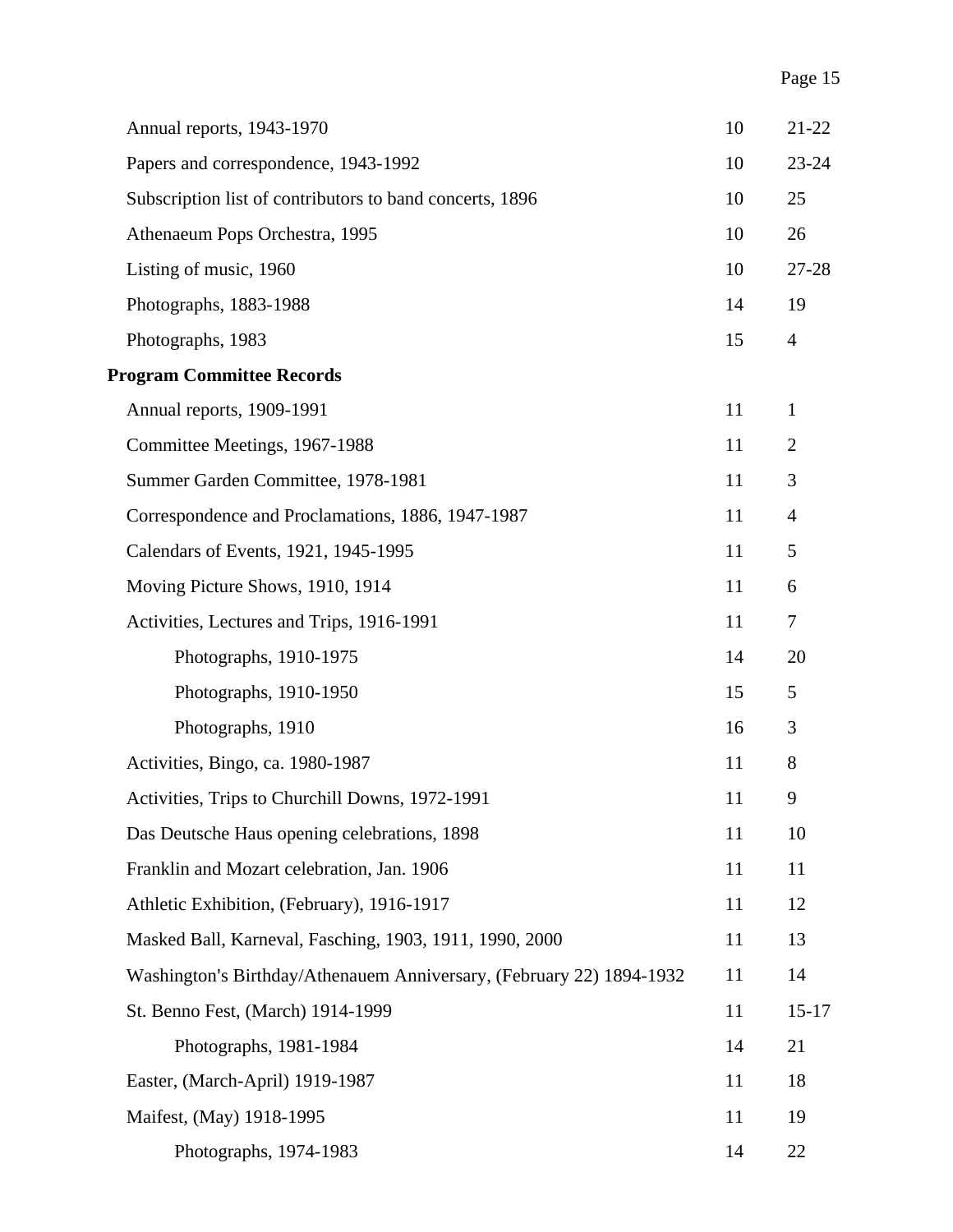| Rhine Tanz, (May-June) 1973-1983                               | 11 | 20             |  |  |
|----------------------------------------------------------------|----|----------------|--|--|
| Photographs, 1981-1982                                         | 14 | 23             |  |  |
| Summer Garden Party Series, (July-August) 1914-1973            | 11 | 21             |  |  |
| Photographs, 1974-1981                                         | 14 | 24             |  |  |
| Ox Roast, (August) 1947-1995                                   | 11 | 22             |  |  |
| Photographs, 1950s                                             | 14 | 25             |  |  |
| Season Opening Party, (September-October) 1943-1961            | 11 | 23             |  |  |
| Oktoberfest, German-American Day (September-October) 1970-1990 | 11 | $24 - 25$      |  |  |
| Oktoberfest, 1978                                              | 13 | 3              |  |  |
| Photographs, 1970-1983                                         | 14 | 26             |  |  |
| Halloween/Harvest Fest, (October) 1915-1982                    | 11 | 26             |  |  |
| Harvest Moon/Thanksgiving, (November) 1892-1981                | 11 | 27             |  |  |
| St. Nicholas Fest/Madrigal, (December) 1967-1992               | 11 | 28             |  |  |
| St. Nicholas Fest, 1993                                        | 13 | $\overline{4}$ |  |  |
| Weihnacht/Christmas, (December) 1928-67                        | 11 | 29             |  |  |
| Sylvester/New Years, 1894-1995                                 | 11 | 30             |  |  |
| Concert Season, (November-May) 1918-1922                       | 11 | 31             |  |  |
| Welcome Home program for veterans, 1919                        | 11 | 32             |  |  |
| Goethe celebrations, 1932, 1949                                | 11 | 33             |  |  |
| Monte Carlo Night, 1939-1984                                   | 11 | 34             |  |  |
| Sample Advertisements for other events, 1913-ca. 1986          | 11 | 35             |  |  |
| Anniversaries, 1926-2001                                       | 11 | $36 - 40$      |  |  |
| Photographs, 1951, 1976                                        | 14 | 27-29          |  |  |
| Newspaper clippings on Events and Social Activities, 1917-1989 | 11 | 41             |  |  |
| <b>Publicity and Public Relations Committee Records</b>        |    |                |  |  |
| Annual Reports, 1944-1984                                      | 12 | 1              |  |  |
| Minutes, 1960-1970                                             | 12 | $\overline{2}$ |  |  |
| Correspondence, 1969-1985                                      | 12 | 3              |  |  |
| News releases, 1945-1991                                       | 12 | $\overline{4}$ |  |  |
| Publicity activities, 1970s-1983                               | 12 | 5              |  |  |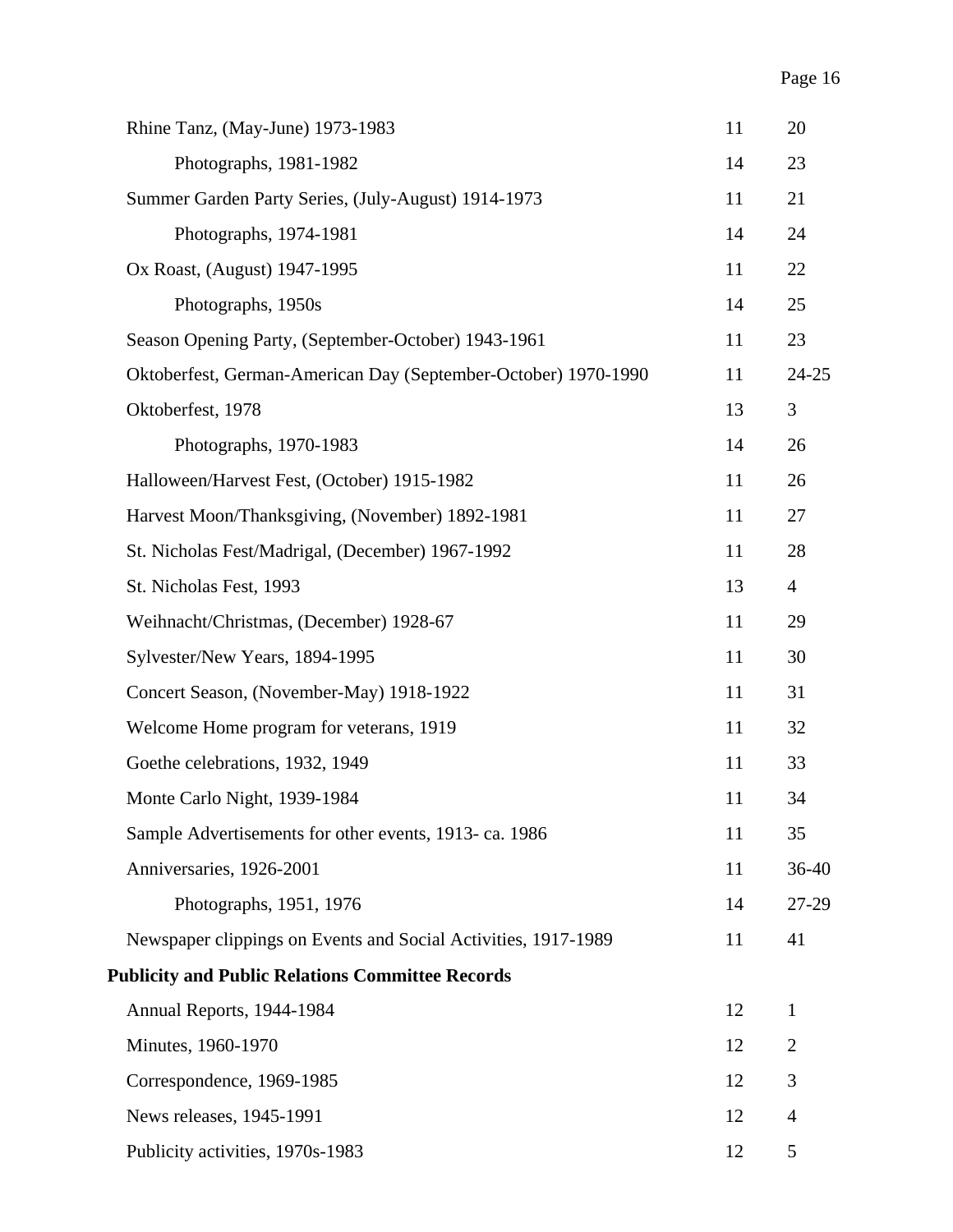| Photographs, 1981                       | 14 | 30        |  |  |  |
|-----------------------------------------|----|-----------|--|--|--|
| <b>School Committee Records</b>         |    |           |  |  |  |
| Report, 1911                            | 12 | 6         |  |  |  |
| <b>Solicitation Committee Records</b>   |    |           |  |  |  |
| Correspondence, 1969-1976               | 12 | 7         |  |  |  |
| Capital Fund campaign, 1975             | 12 | 8         |  |  |  |
| <b>Theater Committee Records</b>        |    |           |  |  |  |
| Constitution and by-laws, 1949-1981     | 12 | 9         |  |  |  |
| Annual reports, 1944-1985               | 12 | 10        |  |  |  |
| Membership rosters, 1947-1982           | 12 | 11        |  |  |  |
| Papers and correspondence, 1940-1983    | 12 | 12        |  |  |  |
| Newspaper article, 1954                 | 12 | 13        |  |  |  |
| Promotional literature, 1939, 1954-1986 | 12 | $14 - 16$ |  |  |  |
| Newsletters, 1942-1985                  | 12 | 17        |  |  |  |
| Programs, 1940-1987                     | 12 | 18-19     |  |  |  |
| Photographs, 1946-1985                  | 14 | 31-38     |  |  |  |
| Photographs, ca. 1900-1951              | 15 | 6         |  |  |  |
| <b>Turn Zoegling Verein</b>             |    |           |  |  |  |
| Minutes, 1872-1882                      | 12 | $20 - 21$ |  |  |  |
| Cultural meetings, 1872-1881            | 12 | 22        |  |  |  |
| Financial records, 1878-1886            | 7  | 20        |  |  |  |
| <b>Publications</b>                     |    |           |  |  |  |
| Athenaeum Gym News, 1919-1922           | 12 | 23        |  |  |  |
| Indianapolis Turner, 1922-1933          | 12 | 24-25     |  |  |  |
| Athenaeum News, 1958-1986               | 12 | 26-28     |  |  |  |
| Das Neue der Woche, 1971                | 12 | 29        |  |  |  |
| Turner Nachrichten, 1986-1993           | 12 | 30        |  |  |  |
| Turner Life, 1995-2005                  | 12 | 31        |  |  |  |
|                                         |    |           |  |  |  |

### **Related Organizations**

Athenaeum Foundation